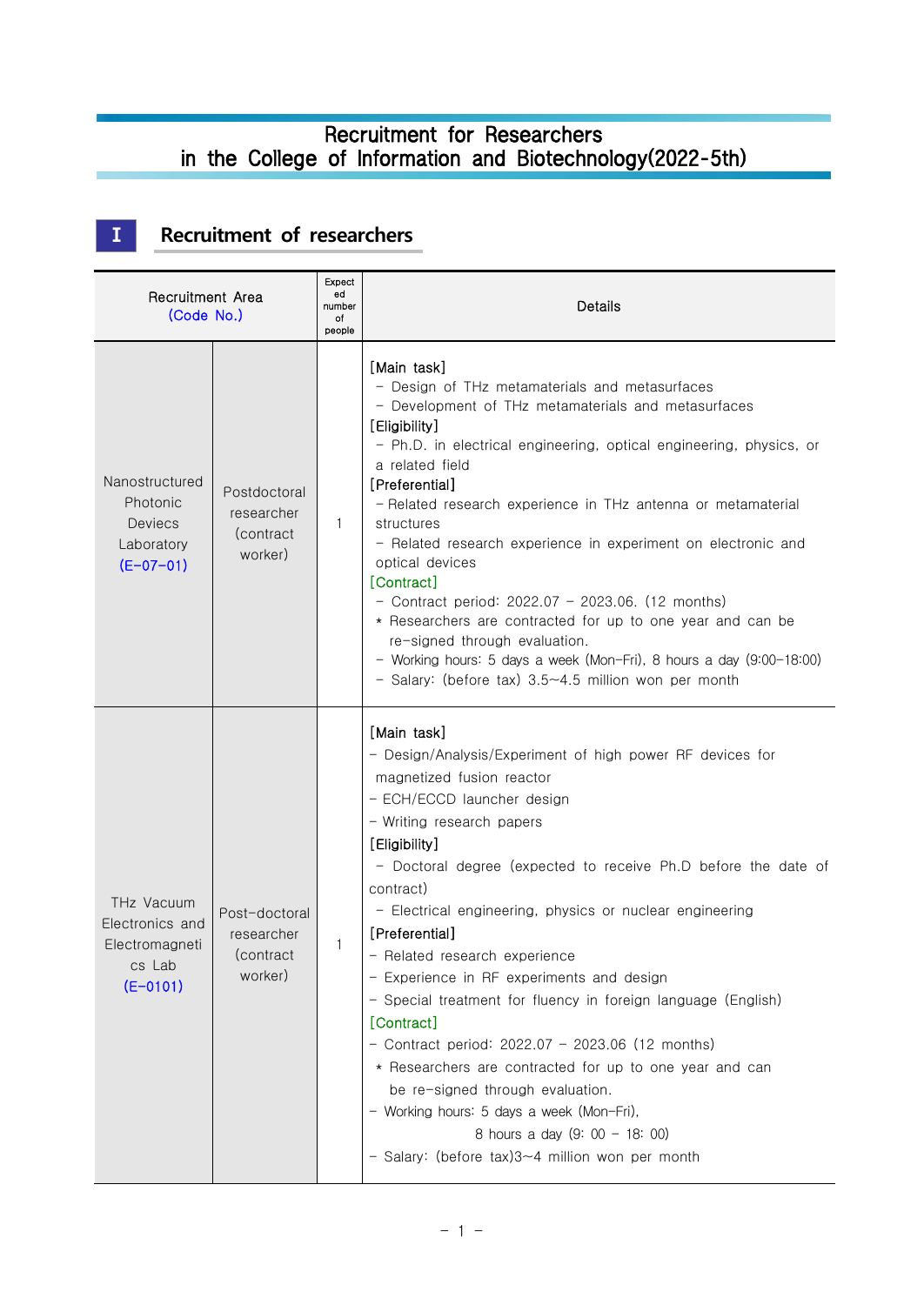| <b>Materials</b><br>Chemistry<br>l ab<br>$(B-0301)$ | Researcher<br><b>or</b><br>Postdoctoral<br>researcher<br>(contract)<br>worker) | $\mathbf{1}$ | [Main task]<br>- Cancer diagnosis and therapy research<br>- Research on nanocarriers for regulating tumor<br>microenvironmental responses<br>- Cell imaging and toxicity testing<br>[Eligibility]<br>- Ph.D. in related research field<br>- Master's degree with more than 5 years of research experience<br>- Major in Biology, Biotechnology, Chemical biology<br>[Preferential]<br>- Related experience in Protein Isolation and Refining<br>- Related research experience in oncology<br>- Experienced in Biomolecular, animal testing research and<br>Immunology experiment<br>[Contract]<br>- Contract period: $2022.07 - 2023.06$ (12 months)<br>* Researchers are contracted for up to one year and can<br>be re-signed through evaluation.<br>- Working hours: 5 days a week (Mon-Fri),<br>8 hours a day $(9: 00 - 18: 00)$<br>- Salary: (before tax) 3.0~5.0 million won per month |
|-----------------------------------------------------|--------------------------------------------------------------------------------|--------------|----------------------------------------------------------------------------------------------------------------------------------------------------------------------------------------------------------------------------------------------------------------------------------------------------------------------------------------------------------------------------------------------------------------------------------------------------------------------------------------------------------------------------------------------------------------------------------------------------------------------------------------------------------------------------------------------------------------------------------------------------------------------------------------------------------------------------------------------------------------------------------------------|
|-----------------------------------------------------|--------------------------------------------------------------------------------|--------------|----------------------------------------------------------------------------------------------------------------------------------------------------------------------------------------------------------------------------------------------------------------------------------------------------------------------------------------------------------------------------------------------------------------------------------------------------------------------------------------------------------------------------------------------------------------------------------------------------------------------------------------------------------------------------------------------------------------------------------------------------------------------------------------------------------------------------------------------------------------------------------------------|

### ※ Notice

- 1) The criteria for accreditation of official English grades are limited to those published within 2 years of the application deadline.
- 2) The number of applicants can be reduced if there is no qualified person.
- 3) Candidates can be selected as candidates for employment, and candidates can be hired according to the candidates' rankings if the candidates for recruitment are found out or there are vacancies in the same field within six months of appointment. **a** Candidates can be selected as<br>according to the candidates' r<br>are vacancies in the same fiel<br>**1** Only foreign applicants eligible<br>**11** Contract<br>Contract period: Please refer to
- 4) Only foreign applicants eligible to apply for E-3 VISA

- Contract period: Please refer to the above details.
	- ※ In the case of appointment commencement date and contract period, it may be changed after consultation with the research manager.
- Working hours: Please refer to the above details.
- Place of Work: UNIST

### **III Reasons for Exclusion, Restriction of Support Age, and Others**

- **Exclusion**
- Eligible physical examination or reasons for disqualification of employment under Article 33 of the National Civil Service Act. Those who have been rejected as a result are excluded from appointment.
- Persons whose identity has been identified as a result of an inquiry and a survey of candidates for recruitment (final interview candidates) in accordance with the original rules may be canceled through discussion.
- If a person is found to have a final appointment and has been found to be false, application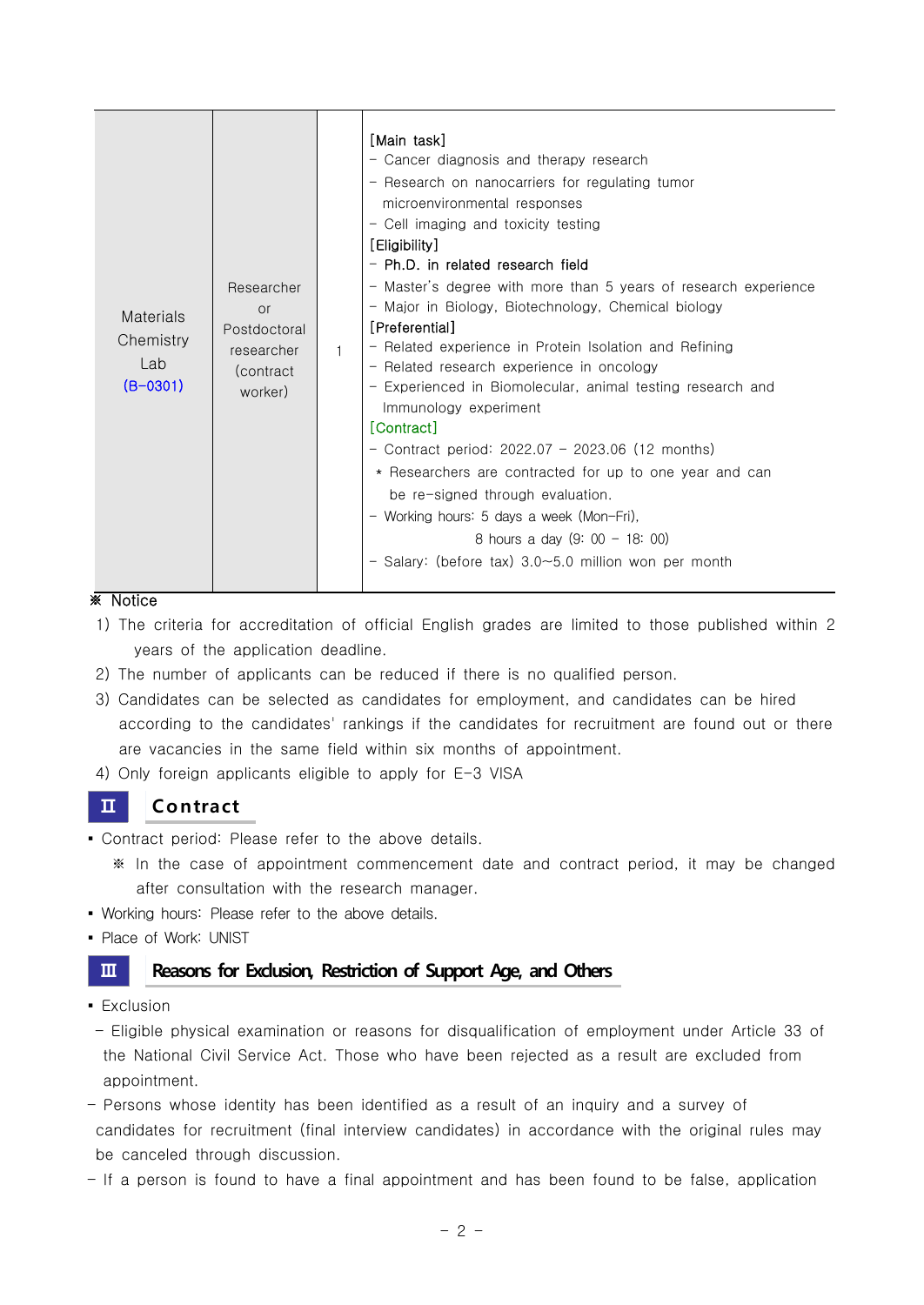forgery, or fraudulent employment is found, the appointment may be canceled if a reason for disqualification under Article 33 of the Civil Service is found.

- No age limit
- **For men, military uniform or exemption**
- Other
- Photo registration, school name, credit, family relations, family name, date of birth, and physical condition are not allowed in the application form due to blind employment.
- Those who are eligible for work protection are given additional points according to related laws.
- You must be able to work immediately after appointment.

 \* It is possible to negotiate the first working day and appointment period depending on circumstances such as preventing the spread of COVID-19 and living abroad.

### **Ⅳ How to apply & Procedures**

▪ Recruitment notice and documents submission period: 2022.5.4.~ 2022.5.20. 24:00 (16 days)

- How to submit an application
- Recruiter E-mail: Please send documents by email. (ib-recruit@unist.ac.kr)
- Documents to be submitted: Application form, Cover letter, job and research performance record, personal information third party
- / 1 copy of each written offer agreement (see attached form)
- ※ If it is deemed necessary to perform research duties, major and Evidence data such as credits can be requested separately (used as reference data)

- ※ How to apply ∙ The submitted documents are converted into PDF files (after scanning) and sent by e-mail. ∙ Subject: "(Code No. of Recruitment Area)Application for UNIST Researcher: Your name"
	-
	- <sup>∙</sup>Note: Applications should be received by 24:00 on the due date
- When filling out the application form, the relevant documents must be prepared in advance. Successful applicants will be canceled due to erroneous input. All responsibility for harm lies with the applicant.
- According to blind employment, there is no entry of photograph, school name, credit, family relationship, family name, date of birth, and physical condition.
- The following contents and conditions are also prohibited from the application: Name of school, family relationship, date of birth, person, and body<br>• Procedure: Document Screening, Interview
- 
- Document review: Establish and evaluate the document evaluation quantitative evaluation criteria and select 3 times the number of expected employees.
- Interview
- \* Regarding the place where the interviewee resides and the prevention of COVID-19, it may be a untact interview.
- If there are no qualified candidates for each screening process, the candidates may be reduced or not selected.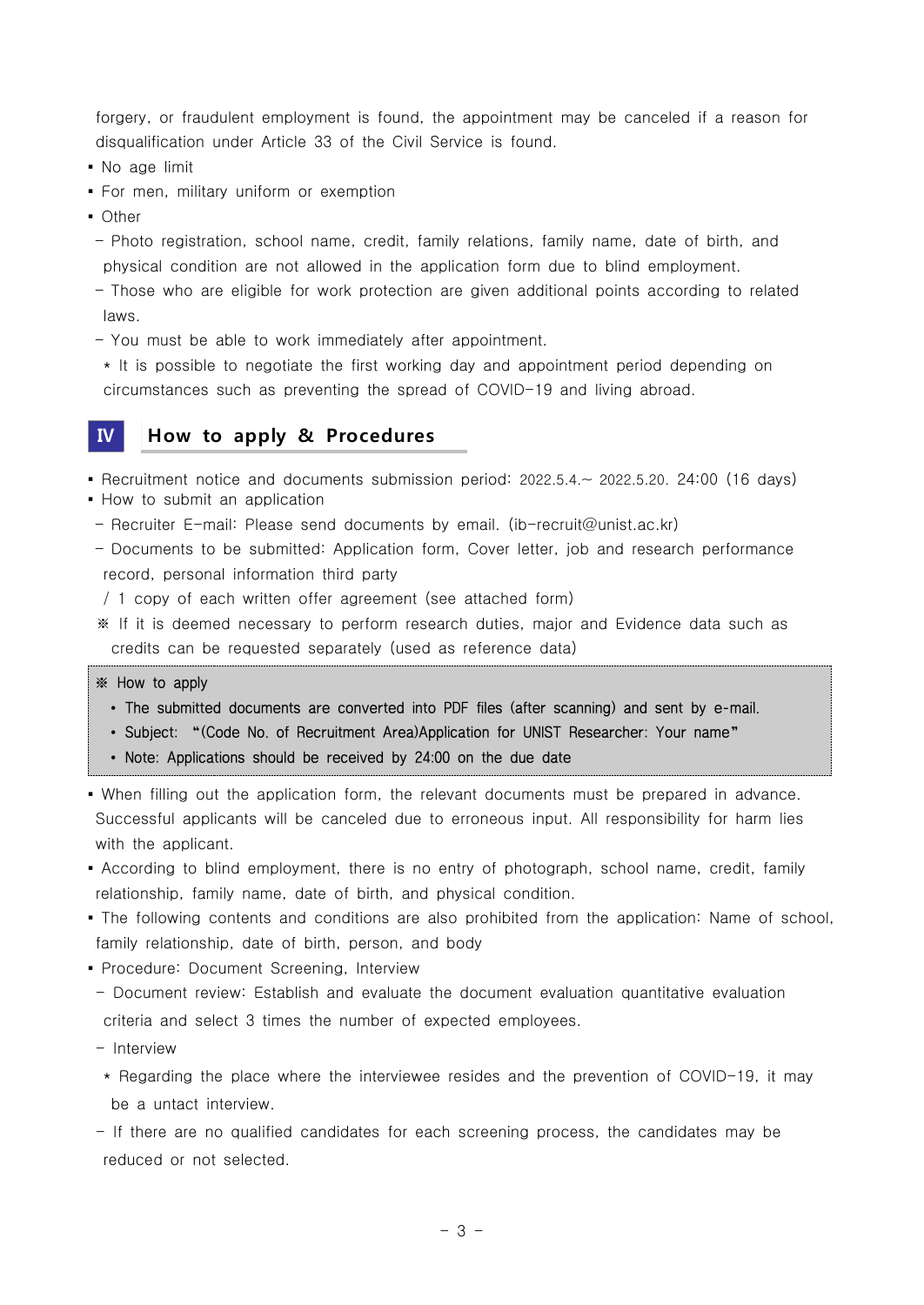- According to laws and policies, there are additional points for national merit, their families, and people with impairments.
- If there is no qualified person, applicants may not be selected.
- Final appointment
	- If there are no special matters after conducting an identity check and general hiring examination, hiring candidates will be finally hired.
	- The appointment can be canceled if false facts are found in the documents submitted after the final appointment has been confirmed and appointed, or if the reason for disqualification
- Under Article 33 of the National Civil Service Act is found.<br>
− If an unsuccessful candidate wishes to retrieve one's application document, request can be made within 2 weeks of announcement.<br>
 **Propertion of the Schedul** made within 2 weeks of announcement.

- **Schedule (\*The schedule may change.)**
- Application Submission: 2022.5.4.~ 2022.5.20. 24:00 (16 days)
- Announcement of successful applicants: 2022.5.31
- Announcement of Candidates for Job offers: 2022.6.9.
- Appointment scheduled for: 2022.7.~
- Ulsan Institute of Science and Technology (UNIST) College of Information-Bio Convergence Engineering/ Academic & Students Affairs Team
- Tel: (052) 217-1844, ib-recruit@unist.ac.kr
- Address: 50, UNIST-gil, Ulsan 44919, Republic of Korea

### Job description (E-07-01)

| Work                                   | Laboratory researcher                                                                                                                                                                         |  |  |  |
|----------------------------------------|-----------------------------------------------------------------------------------------------------------------------------------------------------------------------------------------------|--|--|--|
| Main task                              | Design of THz metamaterials and metasurfaces<br>( )<br>Development of THz metamaterials and metasurfaces                                                                                      |  |  |  |
| Necessary<br>knowledge                 | $\circ$ Knowledge in THz metamaterials and metasurfaces<br>Konwledge in THz measurement techniques<br>( )                                                                                     |  |  |  |
| Necessarv<br>technolgy                 | $\circlearrowright$ Experimental technology on THz devices<br>Operational and management capabilities for experimental equipment<br>$($ )<br>Ability to express oneself and to write document |  |  |  |
| Job attitude                           | $\circ$ Active problem solving attitude<br>Responsibility and thorough safety awareness                                                                                                       |  |  |  |
| Basic ability                          | Communication skills, calculation skills, problem-solving skills, interpersonal skills,<br>( )<br>etc.                                                                                        |  |  |  |
| Required<br>qualification              | ○ Ph.D. in electrical engineering, optical engineering, physics, or related research field                                                                                                    |  |  |  |
| Other<br>job-related<br>qualifications | $\bigcirc$ A fluent speaker of English                                                                                                                                                        |  |  |  |